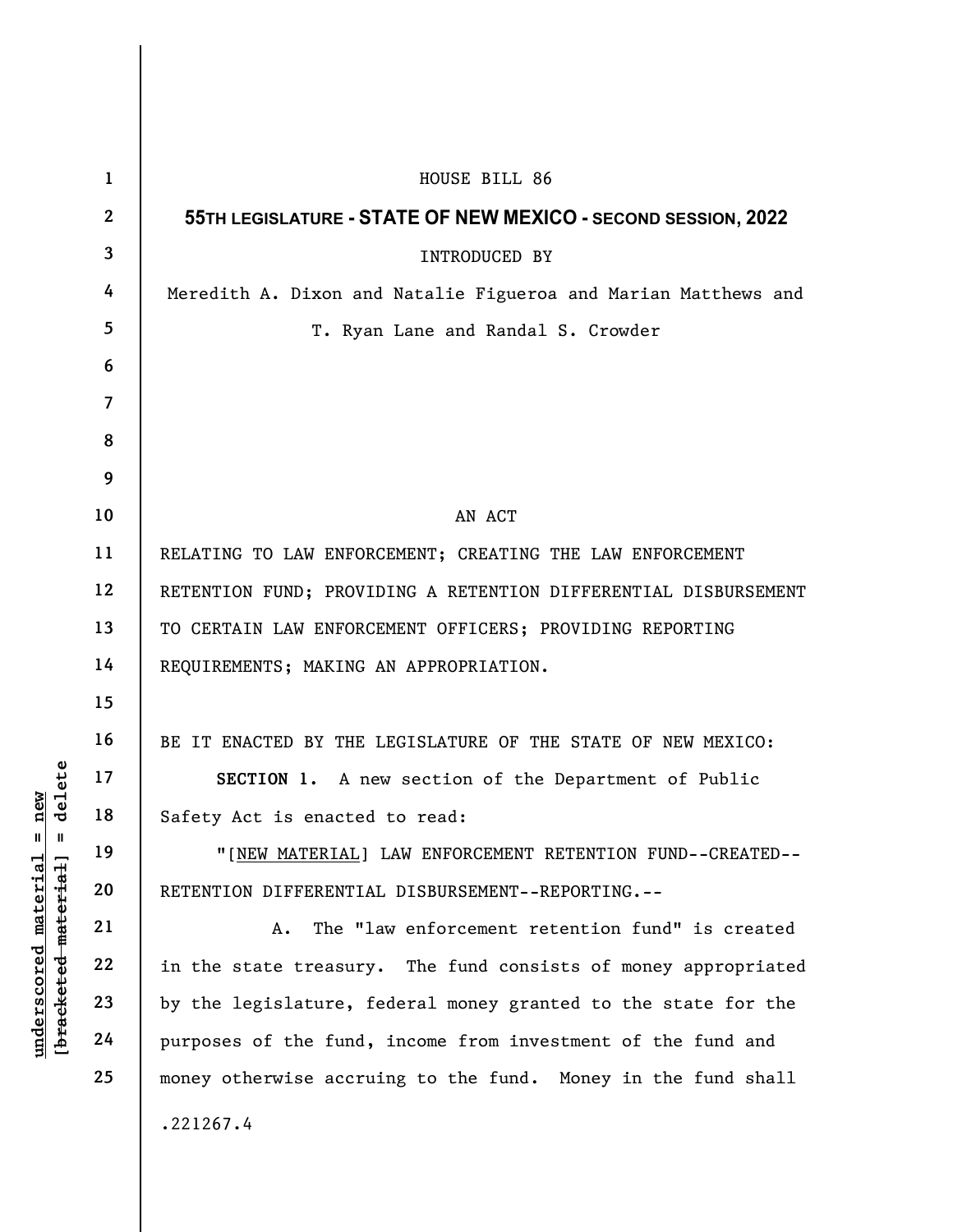2 3 4 5 6 7 8 9 10 11 12 13 department shall administer the fund, and money in the fund is appropriated to the department to provide: (1) retention differential disbursements for law enforcement officers meeting certain levels of tenure; and (2) support for disbursement administration processes and reporting compliance. B. Money in the fund shall be disbursed on warrants signed by the secretary of finance and administration pursuant to vouchers signed by the secretary of public safety. C. Contingent on the completion of reporting requirements provided in Subsection F of this section, the

not revert to any other fund at the end of a fiscal year. The

underscored material = new [bracketed material] = delete department shall determine and distribute annually the amount necessary to provide to a law enforcement agency for the purpose of providing a retention differential disbursement to law enforcement officers employed by that law enforcement agency. A law enforcement agency shall expend funding received for no other purpose than that permitted by this section, and any unexpended balance received by a law enforcement agency pursuant to this section at the end of a fiscal year shall revert to the law enforcement retention fund. The department shall monitor the use of funding and ensure the proper reversions to the law enforcement retention fund.

D. A law enforcement officer shall receive a retention differential disbursement in the amount of five .221267.4  $- 2 -$ 

24 25

14

15

16

17

18

19

20

21

22

23

1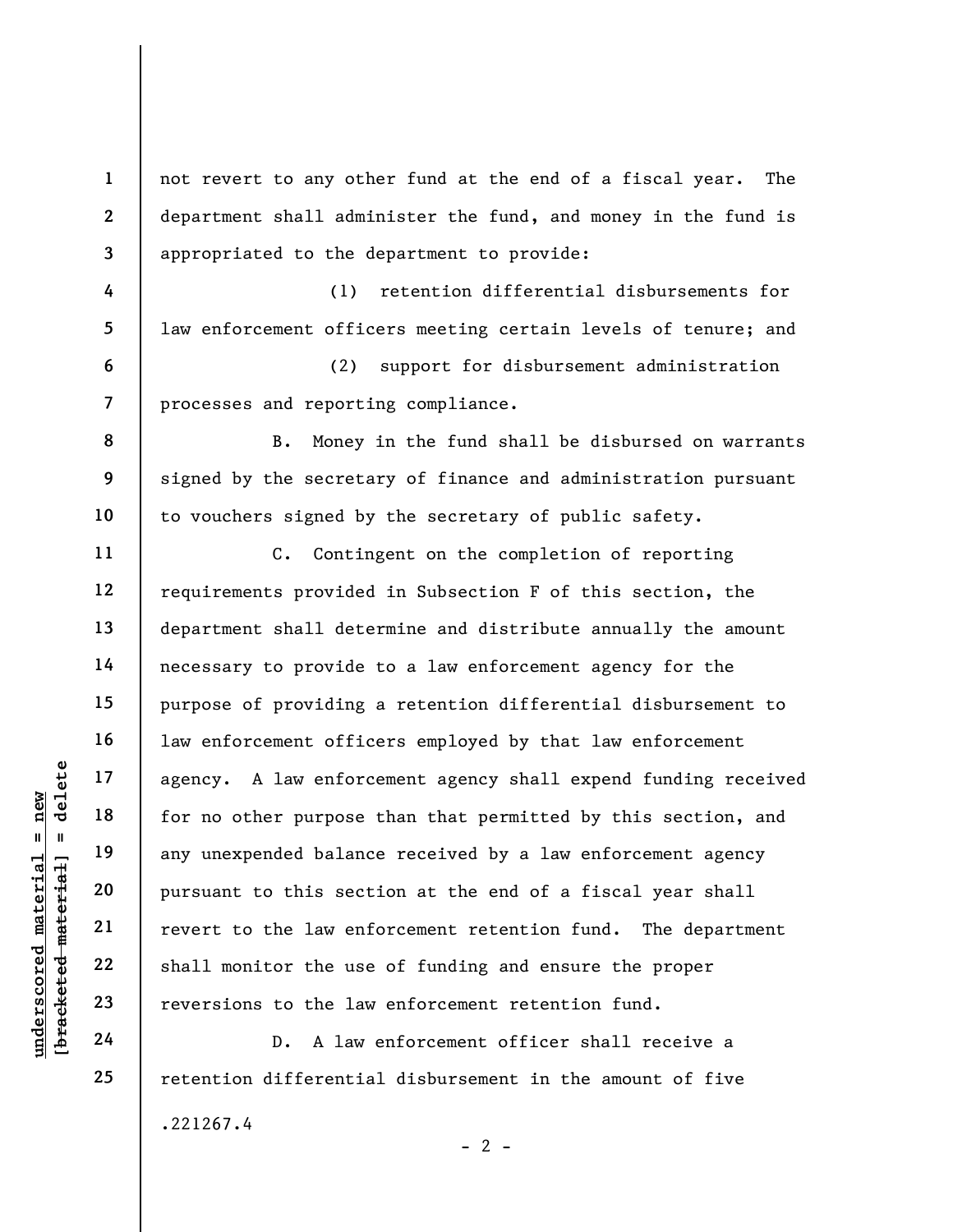percent of the law enforcement officer's salary upon completion of five years of service and for every five years of service completed thereafter, up to twenty years of service; provided that the retention differential disbursement shall be calculated based on the salary of the law enforcement officer on those dates.

E. The amount provided for a retention differential disbursement shall include the amount of employer tax liabilities, which shall be paid by the employer at the time the retention differential disbursement is provided to the law enforcement officer.

F. To receive funding pursuant to Subsection C of this section, a law enforcement agency shall make that request to the department prior to June 1 of each fiscal year, and in that request, the agency shall report the following:

understand material species of the upcoming fiscal y<br>
except in 19<br>
deleted material species of the upcoming fiscal y<br>
retention differential<br>
20<br>
deleted material<br>
22<br>
23<br>
24<br>
employed by the law e<br>
23<br>
24<br>
emforcement of (1) the number of officers that are projected to become eligible for a retention differential disbursement in the upcoming fiscal year and the projected amount of the retention differential disbursement, including any employer tax liabilities;

(2) the number of law enforcement officers employed by the law enforcement agency for the last five years;

(3) the number of years of service of each law enforcement officer employed by the law enforcement agency;

 $-3 -$ 

(4) the number of law enforcement officers

.221267.4

1

2

3

4

5

6

7

8

9

10

11

12

13

14

15

16

17

18

19

20

21

22

23

24

25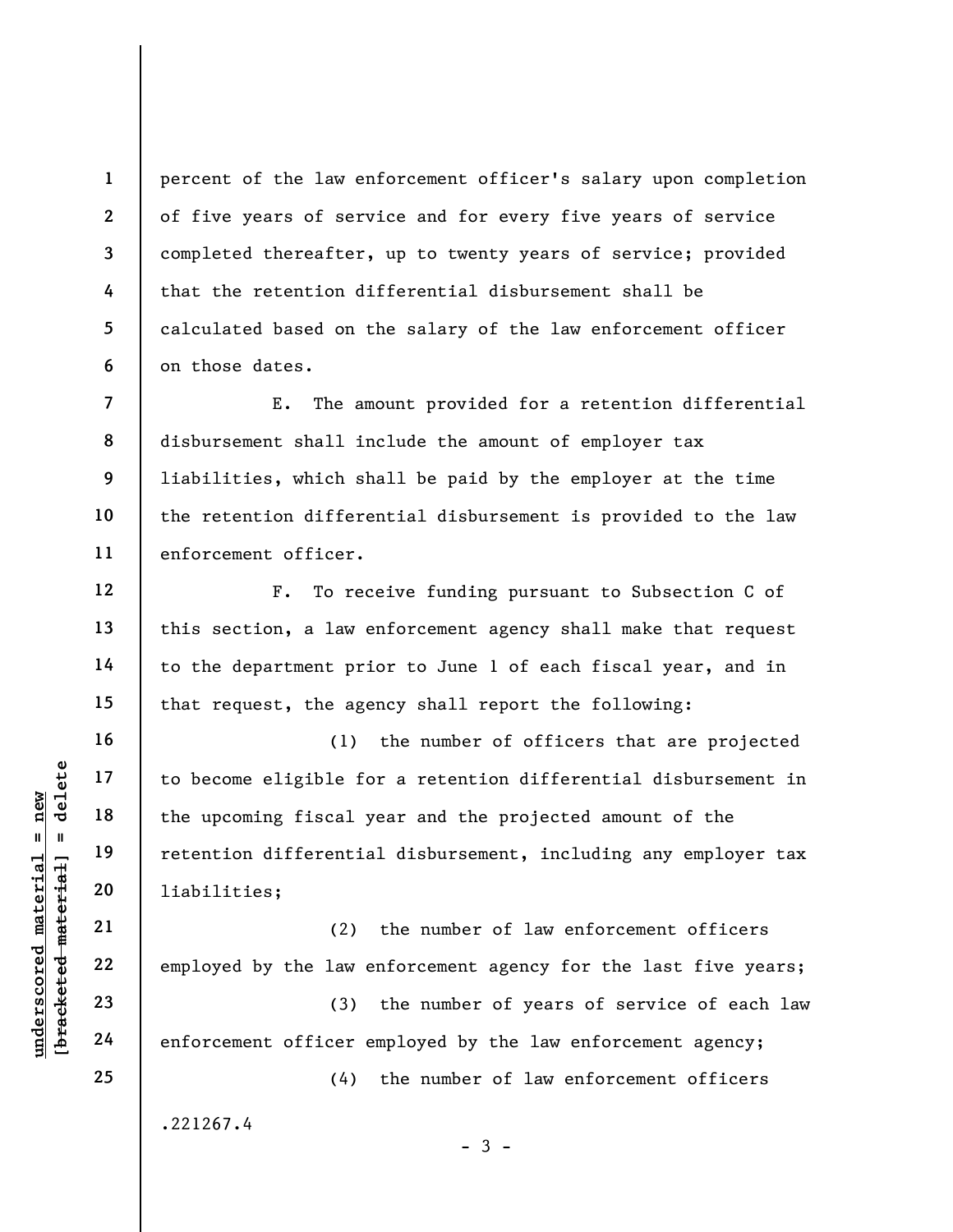|                                             | $\mathbf{1}$             | that left the employ of the law enforcement agency in the last  |
|---------------------------------------------|--------------------------|-----------------------------------------------------------------|
|                                             | $\mathbf{2}$             | year and the stated reasons why each law enforcement officer    |
|                                             | 3                        | left the employ of the law enforcement agency;                  |
|                                             | 4                        | (5)<br>the number of years of service of each law               |
|                                             | 5                        | enforcement officer that left the employ of the law enforcement |
|                                             | 6                        | agency in the last year;                                        |
|                                             | $\overline{\phantom{a}}$ | (6)<br>the number of applicants to the law                      |
|                                             | 8                        | enforcement agency in the last year;                            |
|                                             | 9                        | the number of applicants to the law<br>(7)                      |
|                                             | 10                       | enforcement agency in the last year that attended a law         |
|                                             | 11                       | enforcement academy;                                            |
|                                             | 12                       | the number of law enforcement officers<br>(8)                   |
|                                             | 13                       | that received one or more certifications in the last year;      |
|                                             | 14                       | the number of law enforcement officers<br>(9)                   |
|                                             | 15                       | added to the law enforcement agency via lateral transfer and    |
|                                             | 16                       | the years of service of each law enforcement officer at each    |
| delete                                      | 17                       | previous law enforcement agency;                                |
| new<br>$\mathbf{II}$<br>- II                | 18                       | (10)<br>any changes to compensation, recruiting,                |
|                                             | 19                       | retention or benefits implemented by the law enforcement agency |
|                                             | 20                       | in the last year; and                                           |
| underscored material<br>bracketed material] | 21                       | any other information that is used for<br>(11)                  |
|                                             | 22                       | determining retention rates unless disclosure of such           |
|                                             | 23                       | information is otherwise prohibited by law.                     |
|                                             | 24                       | The department shall:<br>G.                                     |
|                                             | 25                       | provide forms, standards and procedures<br>(1)                  |
|                                             |                          | .221267.4                                                       |
|                                             |                          | 4 -                                                             |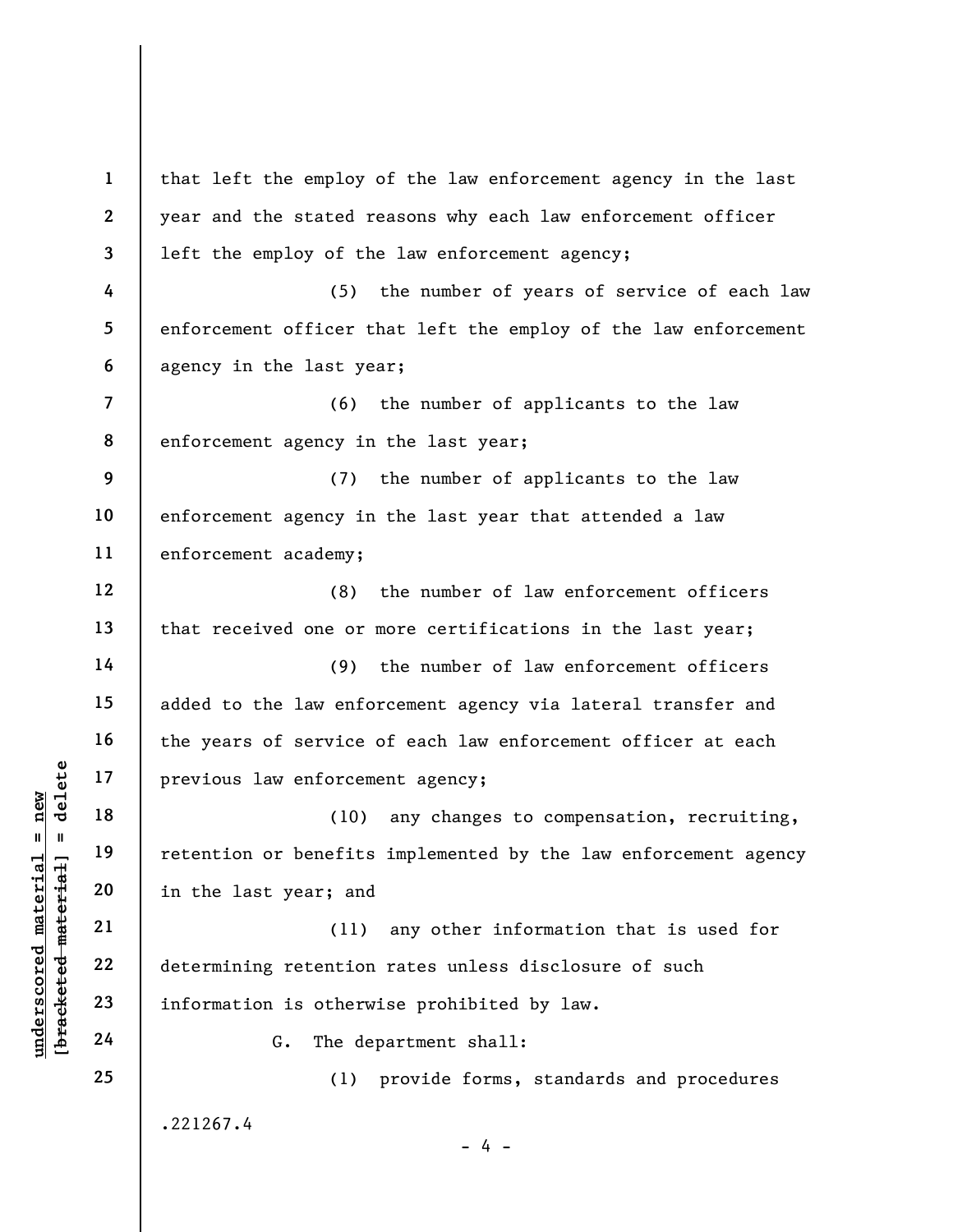UN DEN 17<br>
UN DEN 18<br>
UN DEN 19<br>
UN DEN 19<br>
UN DEN 19<br>
UN DEN 19<br>
UN DEN 19<br>
UN DEN 19<br>
UN DEN 19<br>
UN DEN 19<br>
UN DEN 19<br>
UN DEN 19<br>
UN DEN 19<br>
UN DEN 19<br>
UN DEN 19<br>
UN DEN 19<br>
UN DEN 19<br>
UN DEN 19<br>
UN DEN 19<br>
UN DEN 19<br>
UN 1 2 3 4 5 6 7 8 9 10 11 12 13 14 15 16 17 18 19 20 21 22 23 24 25 and related training to law enforcement agencies as necessary for the agencies to report retention information; (2) maintain the privacy and security of information in accordance with applicable state and federal laws; and (3) adopt and promulgate rules as necessary to implement the provisions of this section. H. The annual report and other statistical data reports generated by the department shall include an evaluation of a program's efficacy in law enforcement retention and shall be made available to law enforcement agencies and the public. I. The department shall provide monthly reports to the department of finance and administration and the legislative finance committee about expenditures from the law enforcement retention fund, including an itemized list of expenditures and the balance remaining in the fund. J. The department may waive reporting information required by a law enforcement agency pursuant to Subsection F of this section; provided that the department shall provide an explanation of its decision in writing. K. The department shall submit an annual report providing information collected pursuant to Subsection F of this section to the governor and the legislature no later than December 15 of each year. L. As used in this section: .221267.4  $- 5 -$